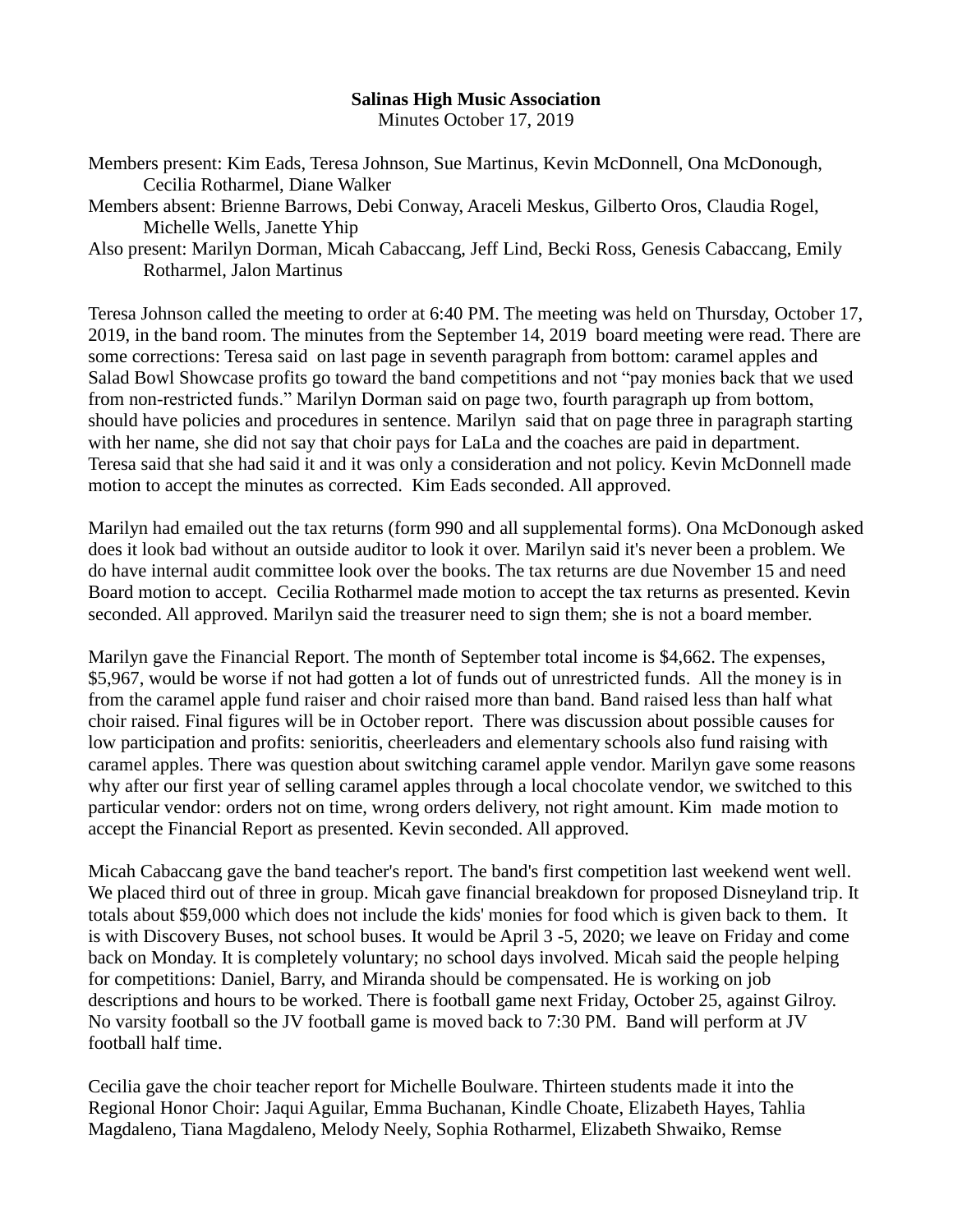Pamintuan, Rocko Saldana, Grace Vasher, and Seth Young. It will be November 23, 2019 in San Mateo. On January 20, 2020 is the CCS Honor Choir; it will be at Santa Cruz High School. Ms Boulware will know who made it into CCS and Western Division in about two weeks. Western Division will be in Utah in March 2020. Two kids, Elizabeth Shwaiko and Kyndle Choate, made it into Nationals which is in Florida in two weeks. Choir fundraisers so far this year:

- Wendy's Sept \$260.50
- Wendy's Oct \$266.00
- Tupperware \$381.02
- MYO Oct \$49.40
- Mt Mike's Oct \$77.52 plus \$100.00 donation from Mt Mike's

There is a choir fund raiser on October 23, 2019 at MOD pizza at 1816 N. Main St, Salinas.

Jeff Linda gave the color guard coach's report. The color guard came in second in the auxiliary part of the competition; only two points behind first in auxiliary. They got lots compliments on their program at the competition. Jeff liked having Daniel and Miranda helping the color guards for competitions and felt they should be paid.

Teresa gave the Scrip report. Some new parents signed up. There will be big blast for Scrip sign ups. There's no card shipping during Christmas break so plan ahead if want them for gifts. Teresa talked to Gilberto Oros about website – take down old fund raisers like Tupperware and put up new ones like poinsettias. The Mixed Bags fundraiser is done. All profits go back to unrestricted fund per motion made by Kathryn Albers.

Janette Yhip is chairman of poinsettia fundraiser. Money Is due November 6, 2019. Poinsettias will be delivered to school on Tuesday, December 3, 2019 for pick up after school lets out. The color guards will do the poinsettia fundraiser also.

There's no delivery date or time for the caramel apples.

Kevin said the trailer is painted. The painting was all donated. Then the plastic wrap with the logo and designs gets put on and it's done. Teresa and Ona said one of parents named David, teaches wood-shop at the prison; he said they will do work for free like building shelves for trailer.

Teresa said new member orientation packets are put into PDF bundle so anyone can assess it. If there's any questions then we can get together in meeting.

Teresa said we need an adult to supervise the YouTube channel before anything can be sent out. Tristan McDonnell, a student, is ready to send out images, videos.

Emily Rotharmel was thanked for doing all the posters and fliers for Salad Bowl band showcase fundraiser. Each high school have their school colors on the posters and fliers sent to them.

Teresa said the new attorney, Paul Guillon, said the SHMA by-laws compared to other same type of non-profits, looks okay and only need a few grammatical corrections (like periods and commas) and a few miss-spellings. He is working pro bono (free). He will get it back soon to the by-laws committee. The committee consists of Sue Martinus, Michelle Wells, Becki Ross and Marilyn Dorman.

Teresa said a donation reduced cost of the pep band jackets. Jackets come in a packages of three of